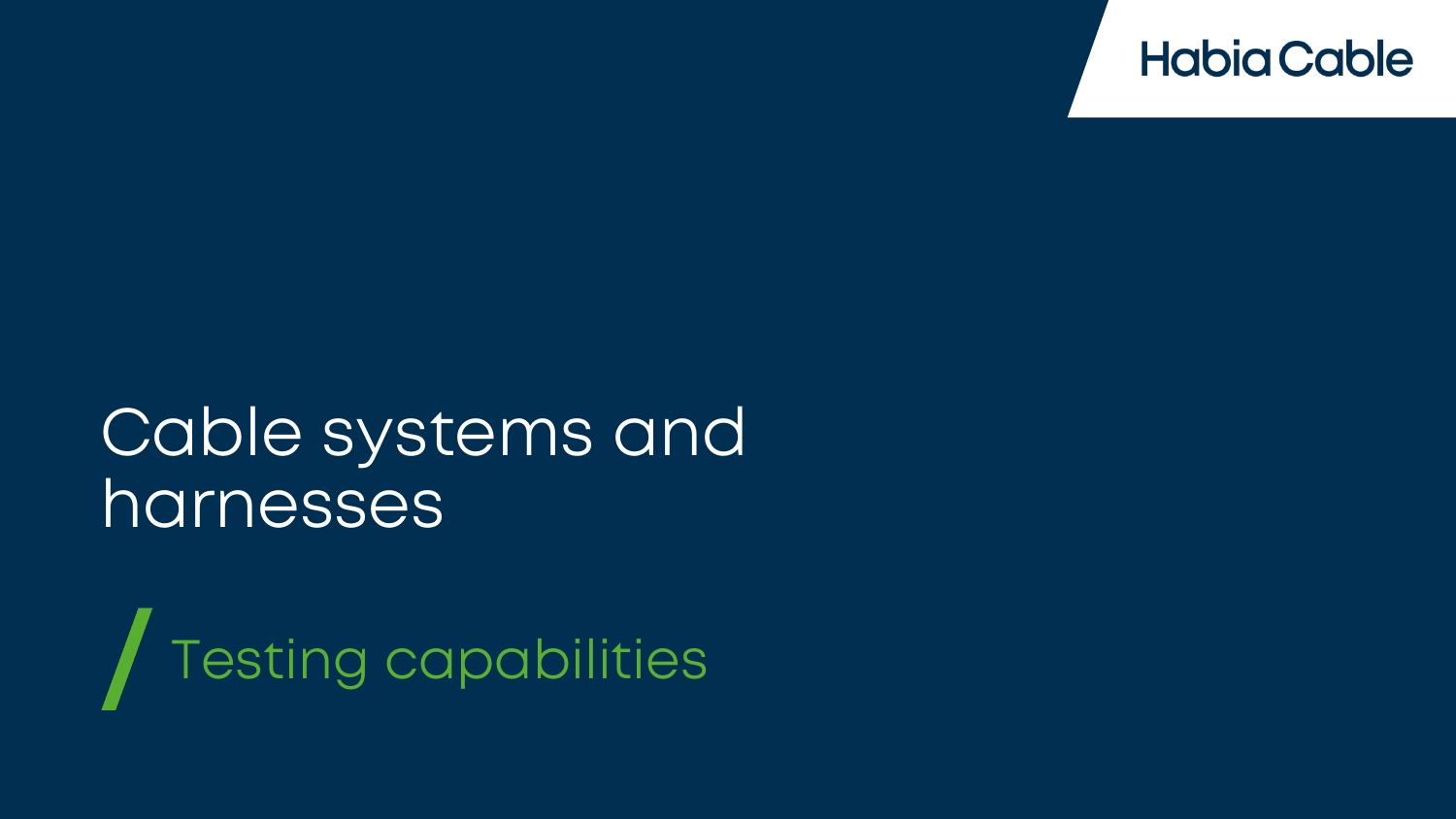# Electrical

#### • Automatic tester

- − Point to point + Continuity (2 and 4-wire) (4V DC)
- − HV DC Dielectric Withstand up to 2kV, DW max current 1,5mA
- − HV DC Insulation Resistance up to 1GOhm, 120s per connection net

#### • Manual tester

- − HV DC Dielectric Withstand up to 6kV, max current 11mA
- − HV AC (50 60Hz) Dielectric Withstand up to 5kV, max current up to 42mA
- − HV Insulation Resistance up to 1TOhm, 5kV DC
- − Ground Bond up to 32A AC, 6V AC max (Open Circuit)
- − Continuity 4-wire resistance tests
- − Partial discharge measurement\*
- − Background noise round 2 pC measurement up tp 50kV\*
- − HV test up to 100 kV with step 200V\*
- Fibre optic
	- − Singlemode and Multimode, core sizes 1.25 mm, 1.6 mm, 2.0 mm, 2.5 mm:
		- $\rightarrow$  PC ferrule: ROC
		- $\rightarrow$  Apex Offset
		- $\rightarrow$  Fiber Height
		- $\rightarrow$  Back reflection\*
		- $\rightarrow$  Insertion Loss @ 850nm, 1300nm\*\*
- RF test
	- − Frequency 100kHz to 3.6 GHz, 50 Ohm Impedance:
		- $\rightarrow$  Standing Wave Ratio
		- $\rightarrow$  Attenuation
		- $\rightarrow$  Crosstalk
		- $\rightarrow$  Propagation time
- LCR test
	- − At frequency 100Hz/120Hz/1kHz/10kHz/100kHz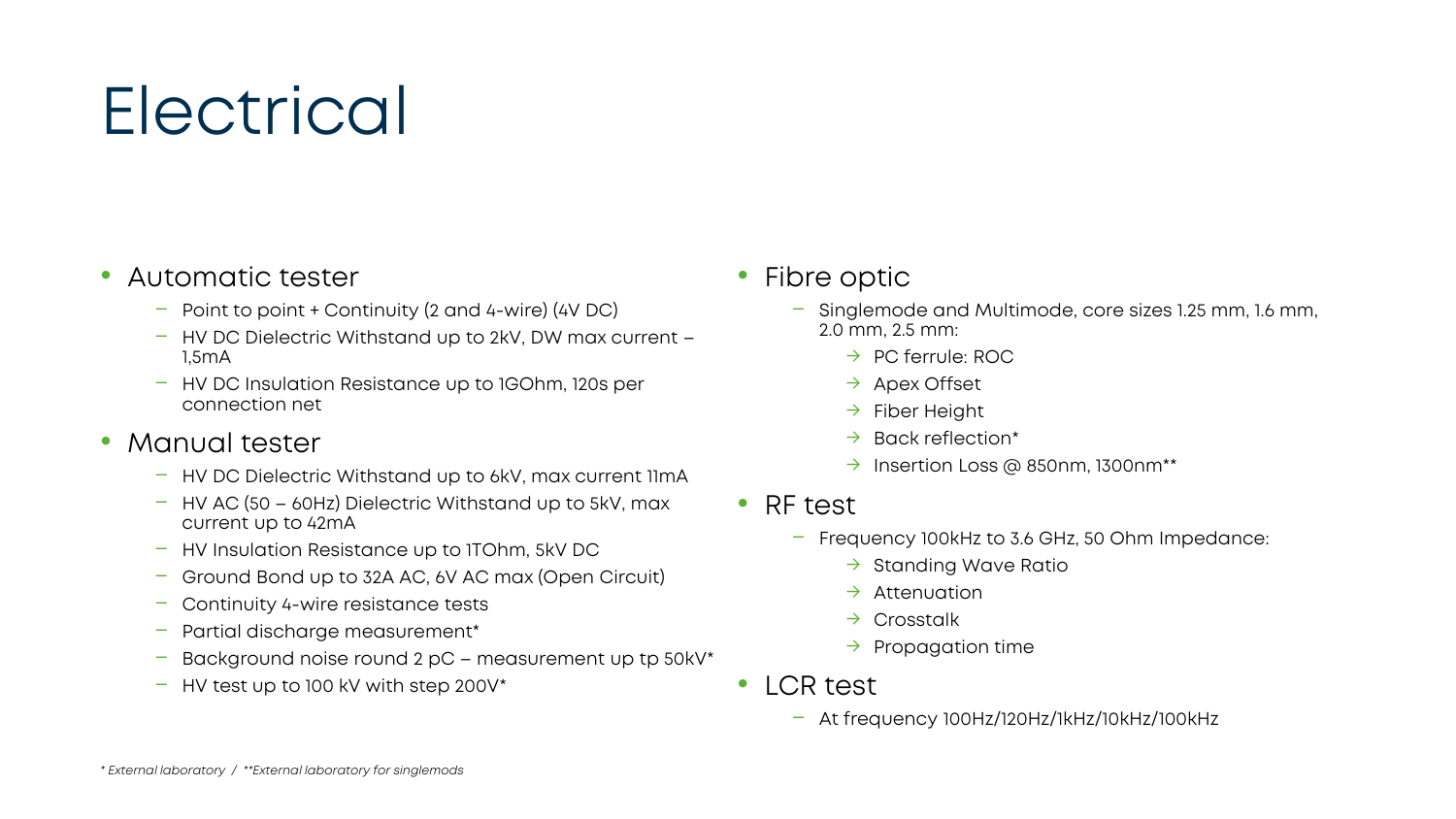# Mechanical

- Bending test
	- − From 0° to 90° to 0° with weight (max 5 kg) and max speed 30 cycles/min
- Tensile test
	- − Up to 10kN max sample length 500 mm
- Fatigue test
	- − Performed with rotation rig, with continous electrical continuity test
- Material adhesion
	- − According to ISO standard
- Material stretching
	- − Sample 50 mm long, range 10 mm, 200 cycles/min
- Roughness test
- Hardness test
- Vibration/mechanical shock\*
- Abrasion\*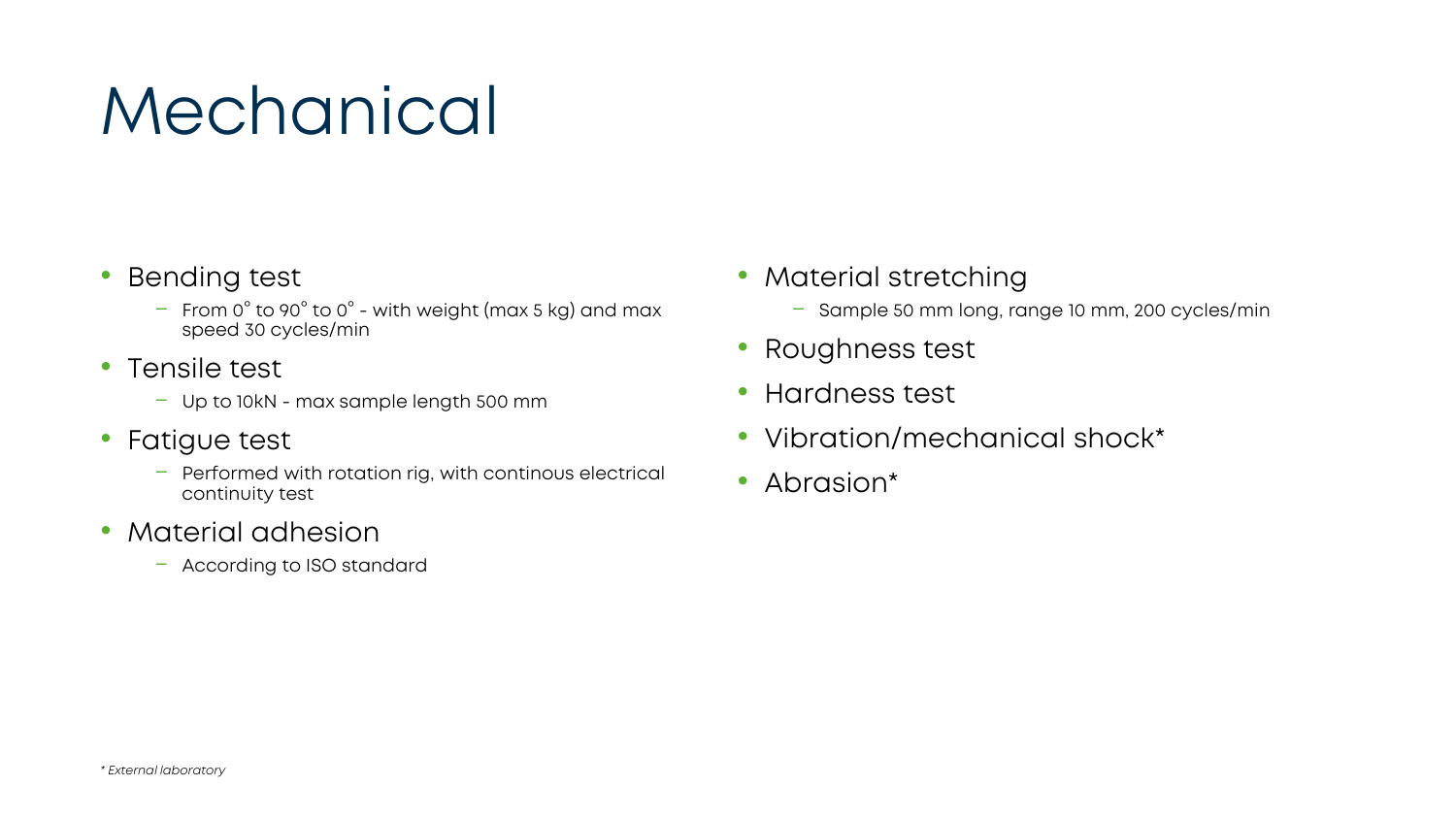### Enviromental and other

- Hydrostatic pressure
	- − Up to 130 bars
- Cycling pressure
	- − From 0 to 100 bars; duration from 50 to 360 min; up to 10 000 cycles
- Climatic test
	- − Performed in climatic chamber
	- − Possible electrical tests inside the chamber
	- − Combined with pressure and/or humidity\*
- Temperature in air and in water
	- − Range from -60°C to +210°C
- Storage in air
- Thermal shock
	- − Range from -60°C to +210°C
- X-Ray\*